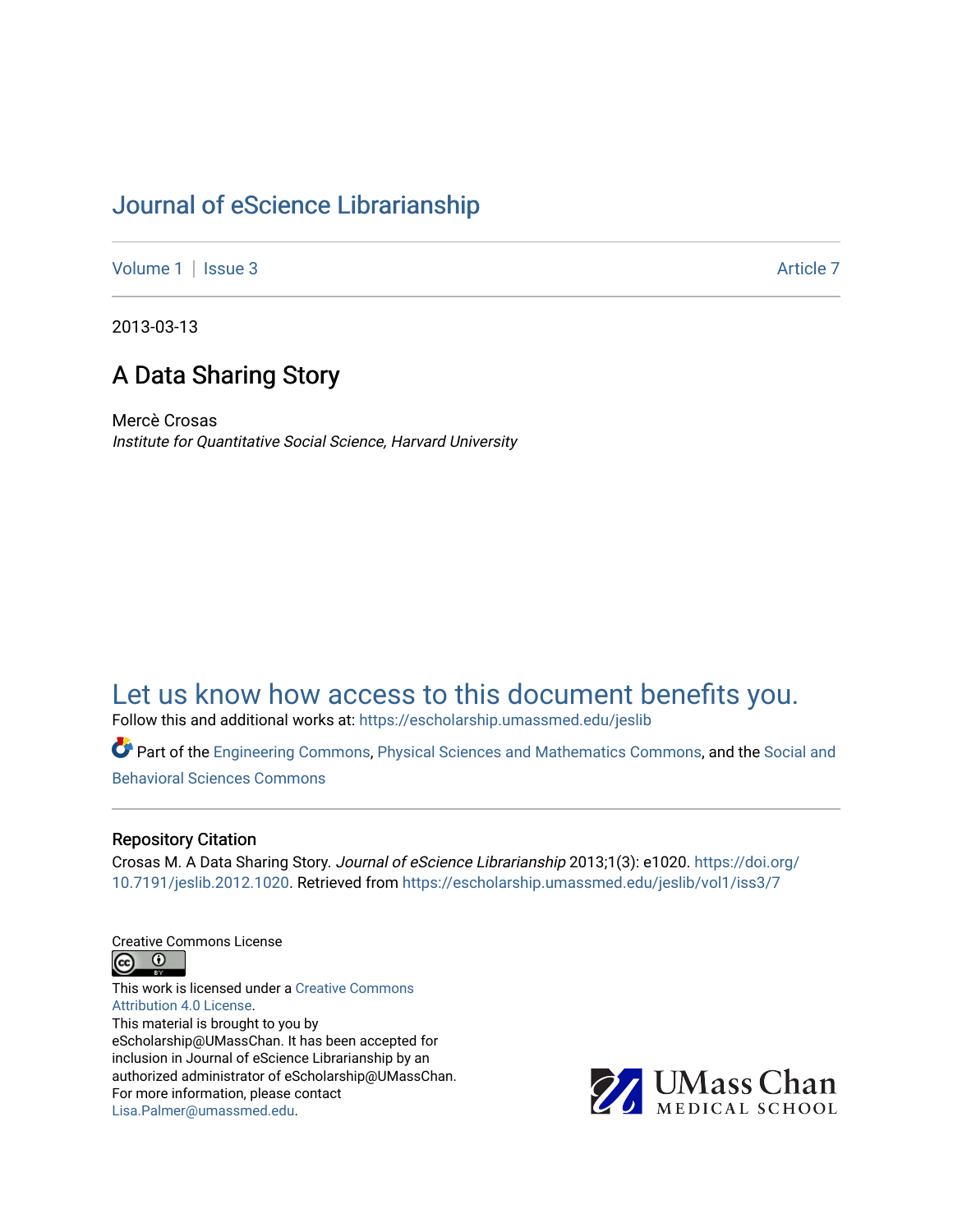

Journal of eScience Librarianship

putting the pieces together: theory and practice

# **A Data Sharing Story**

# Mercè Crosas

Institute for Quantitative Social Science, Harvard University, Cambridge, MA, USA

### **Abstract**

From the early days of modern science through this century of Big Data, data sharing has enabled some of the greatest advances in science. In the digital age, technology can facilitate more effective and efficient data sharing and preservation practices, and provide incentives for making data easily accessible among researchers. At the

# **The Beginning**

Since the early days of modern science, the process of creating knowledge has been accelerated by reusing data from a new perspective. In the late sixteenth century, Tycho Brahe performed the most accurate measurements of Mars' motion before the invention of the telescope. In the last days of his life, Brahe appointed Johannes Kepler to analyze the data expecting this to prove his proposed Tychonic system, a hybrid between the Ptolemaic and Copernican systems. After Brahe's death, Kepler's analysis showed instead that the planets had an elliptical orbit about the sun, and deduced the three laws of planetary motion (Frautschi et al. 1986; Caspar 1959). Moving forward more than three centuries, Rosalind Franklin created high-resolution X-ray data of DNA, and proposed that DNA likely had a helical structure. It was not until Watson and Crick gained access to her data, that it was proven that the 3-D structure of DNA was an antiparallel double helix (Watson 1980).

Institute for Quantitative Social Science at Harvard University, we have developed an open-source software to share, cite, preserve, discover, and analyze data, named the Dataverse Network. We share here the project's motivation, its growth and successes, and likely evolution.

Unfortunately, in these examples, and others in the history of science, the data were not strictly "shared." In fact, Brahe kept most of the data away from Kepler during his life, but Kepler took it away after Brahe died. Brahe's consolatory last words to Kepler were, "Let me not seem to have lived in vain." In the quest for the structure of DNA, Wilkins, a colleague of Franklin's, showed the X-ray data to Watson and Crick without Franklin's knowledge or consent.

In the twenty-first century, we can, must, and already do better ([http://](http://www.ncbi.nlm.nih.gov/genbank) [www.ncbi.nlm.nih.gov/genbank,](http://www.ncbi.nlm.nih.gov/genbank) [http://](http://thedata.org) [thedata.org,](http://thedata.org) [http://datadryad.org,](http://datadryad.org) [http://](http://www.pangaea.de) [www.pangaea.de\).](http://www.pangaea.de) The digital age has brought a deluge of research data which must be archived so it is not lost, and it must be shared in order to be reused. Two important standards define the intellectual beginning of data sharing in the current age: replication and data citation.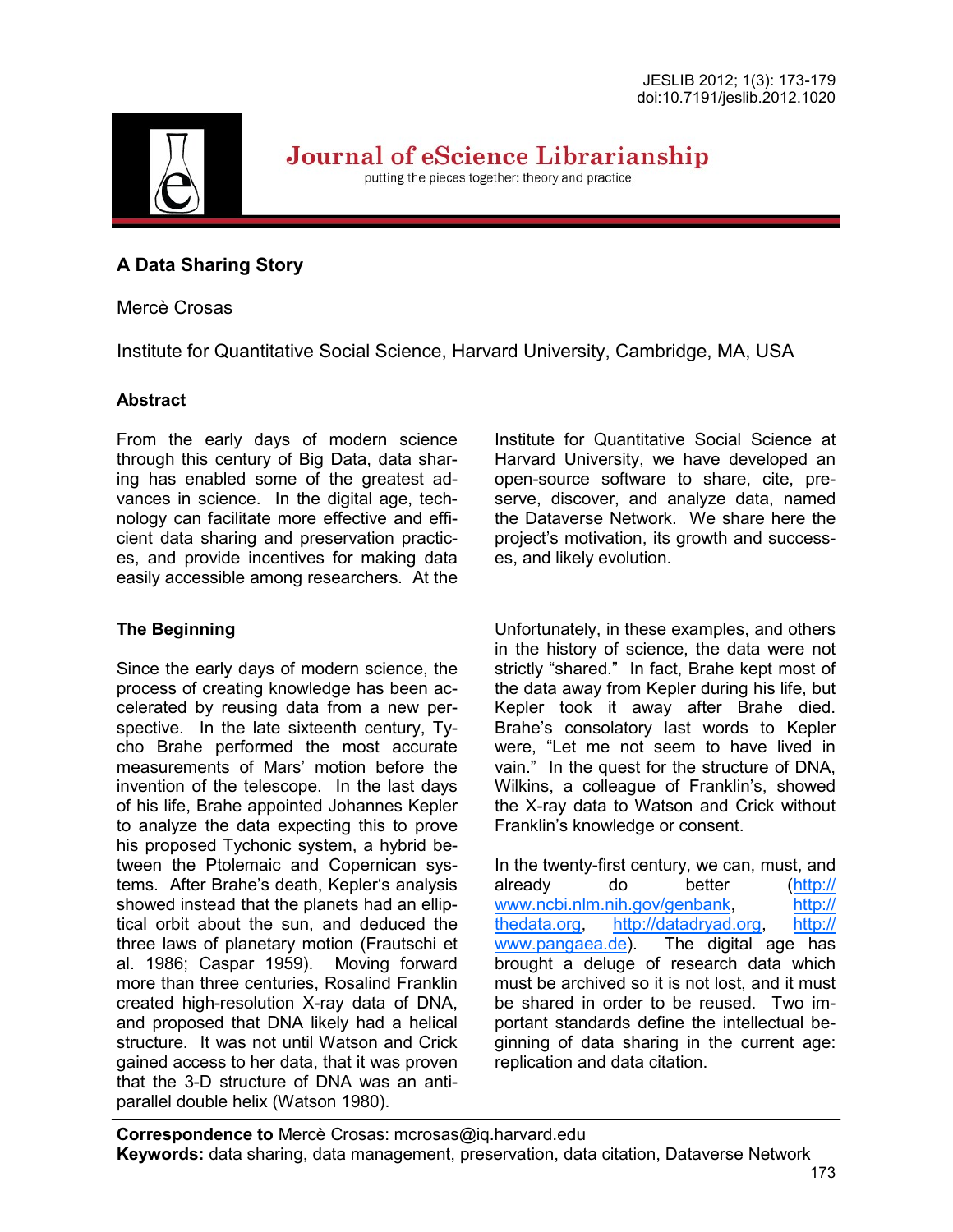**Figure 1:** Both the data workflow and documentation are necessary to fully understand and reproduce the results claimed in the research products (acknowledgment: Andrea Goethals).



#### 1) Replication:

In defining a necessary standard for replication (King 1995), King asserts that "sufficient information exists with which to understand, evaluate, and build upon a prior work if a third party can replicate the results without any additional information from the author." Although this may be a difficult standard to achieve due to undocumented assumptions and processing idiosyncrasies, it is important to make achieving this standard a goal. Without an adequate description, the original data can rapidly become meaningless. Description of the data and their analysis may include metadata about the study and its data sets, scripts or code used in the analysis, documentation, and additional supplementary files. Even when all supporting files are provided, the original results might still be difficult to replicate depending on the data and the type of study – for example, conditions might be impossible to reproduce, software might be obsolete, or formats might have changed.

#### 2) Data Citation:

A formal data citation is also necessary to provide proper data sharing. It establishes a persistent reference from the scholarly work to the underlying data used to develop any new claims. Altman and King (Altman and King, 2007) propose a data citation standard which includes attribution to the authors and distributors, the year the data are available, the title of the data set or study, and more importantly, a persistent URL (e.g., [http://](http://handle.net/) [handle.net/ o](http://handle.net/)r [http://www.doi.org/\)](http://www.doi.org/), and a Universal Numerical Fingerprint (UNF). The UNF is a hash applied to the contents of the data set, independent of the file format (Altman, Gill, and McDonald 2003).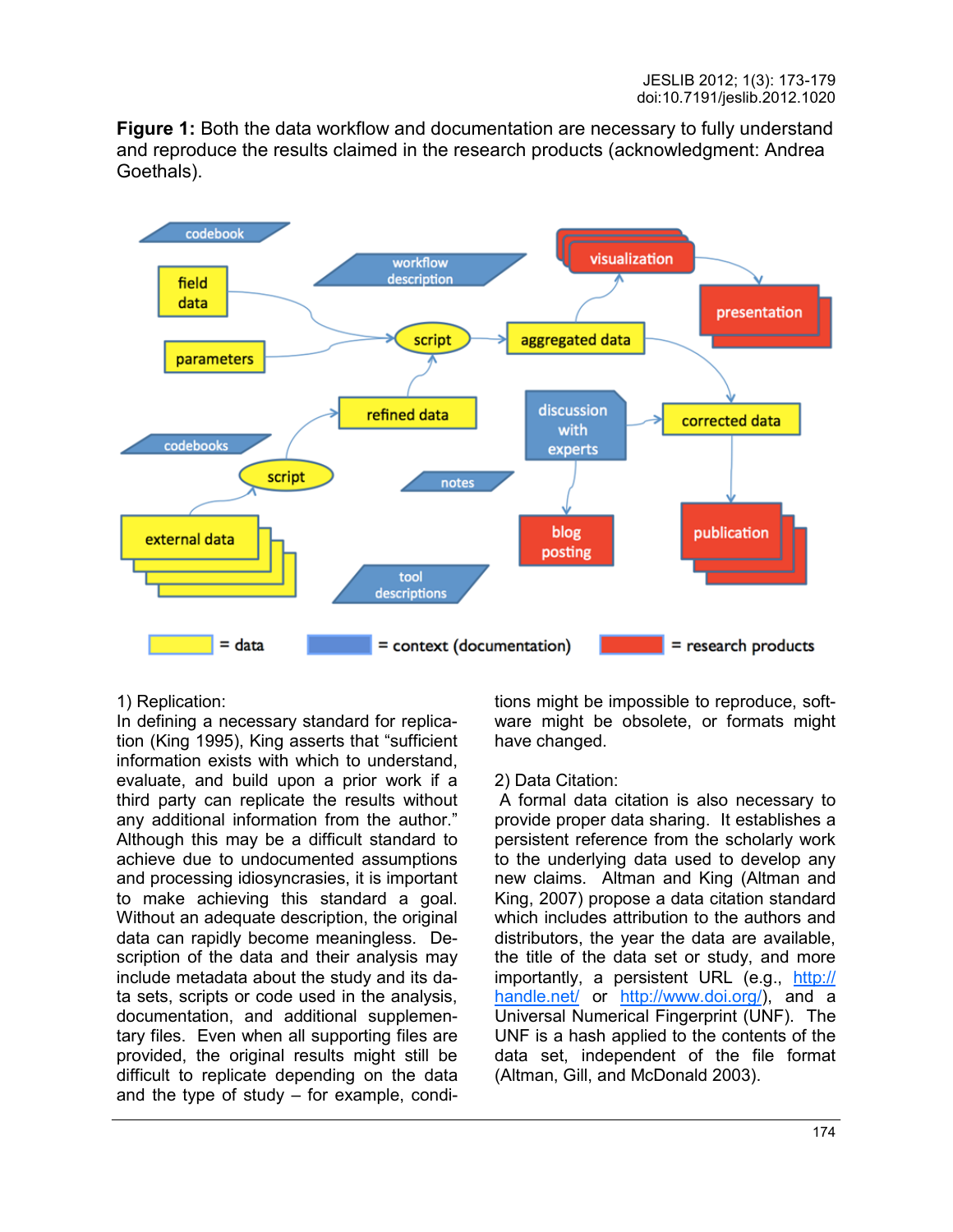**Figure 2:** A Dataverse Network offers a centralized data repository. Each dataverse hosted is owned and customized by the data owner or provider.



Employing these two standards, a third party can reuse the data that build scientific knowledge, thus reexamining and validating, but most importantly, advancing science.

# **A Solution**

Once we understand the fundamental elements of data sharing, we then need to facilitate its practice. Two distinct goals that conflict with each other must be reconciled and consolidated – namely, author ownership and data preservation.

#### *The Data Author Perspective*

The data author wants to keep ownership of and gain recognition for his data (King

2007). A centralized data repository, however, must ensure long term preservation and high-quality archival practices to allow reusing the data in 50 or 100 years from now ([http://www.crl.edu/archiving](http://www.crl.edu/archiving-preservation/digital-archives)-preservation/ digital-[archives\).](http://www.crl.edu/archiving-preservation/digital-archives) At the Institute for Quantitative Social Sciences (IQSS) at Harvard University, we have built the Dataverse Network ([http://thedata.org\)](http://thedata.org), an open-source software to share, cite, preserve, discover, and analyze research data (King 2007; Crosas 2011). A Dataverse Network consists of multiple dataverses, where each dataverse is a virtual archive storing data generated by a researcher, or replication data for a journal, or the archive of an entire research project, or all the data created by the dissertations of an institution.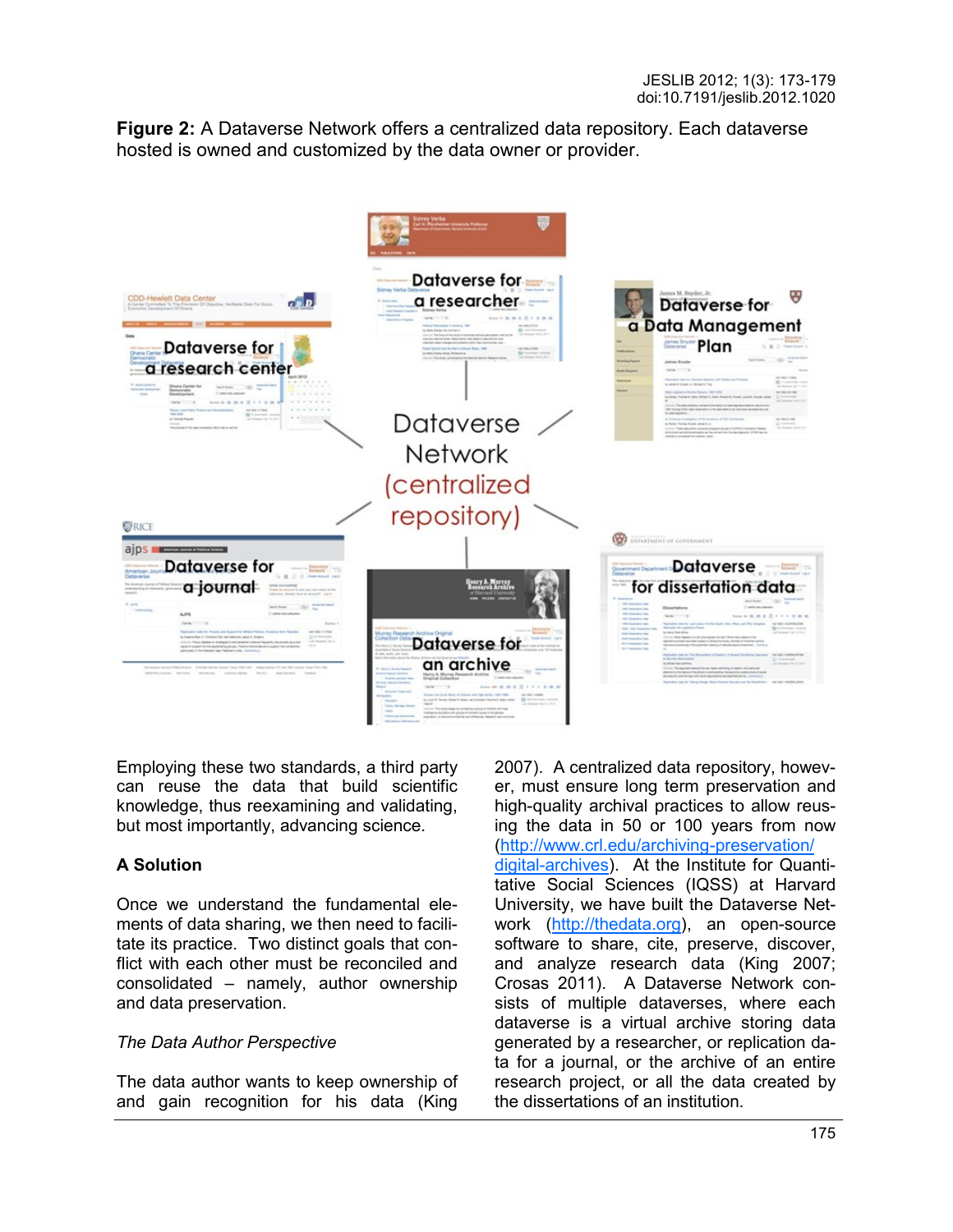Each dataverse contains studies, which can be organized in collections of related studies, and each study contains the metadata or cataloging fields as well as the data files and supporting files (documentation, codebooks, code, auxiliary files).

A data author creates a dataverse and within that dataverse creates a study with a research data set and cataloging information that describes the data. The cataloging fields follow a metadata template based on the Data Documentation Initiative (DDI) schema ([http://www.ddialliance.org/\).](http://www.ddialliance.org/) Some of the fields in the metadata template, specifically those related to data collection approaches and methodologies, can be customized for each discipline or domain.

Once the study that holds the data is released to others, the author gets a data citation generated by the Dataverse Network. This data citation follows the standard proposed by Altman and King 2007, including a Handle as the persistent identifier (in the form of "http://hdl.handle.net/prefix/ID"), a UNF, and a version number. The Handle is automatically registered in the Handle.net service ([http://handle.net\)](http://handle.net), and it resolves to the study in the Dataverse Network repository. The current UNF Version 5 ([http://](http://thedata.org/book/unf-version-5) [thedata.org/book/unf](http://thedata.org/book/unf-version-5)-version-5) only applies to tabular data sets (Altman 2008). In addition, these quantitative tabular data sets are automatically converted to preservation formats. This means that commonly used statistical formats, such as SPSS and STATA files, are reformatted to tab delimited data files; and those files can then be downloaded in multiple formats, including the original one. These data files are further processed to facilitate downloads of subsets and statistical analysis through the Zelig statistical software

([http://projects.iq.harvard.edu/zelig\)](http://projects.iq.harvard.edu/zelig).

The data author can customize his dataverse or embed the dataverse in his own web site. He maintains ownership of his data by setting the appropriate access rules to the data files - terms of use, public or restricted access - by conducting updates, and by releasing new study versions.

#### *The Archivist Perspective*

Behind the scenes, and without being a barrier for the author, the centralized repository provides the necessary archival support in a scalable configuration: 1) it keeps redundant copies of the data in multiple locations to ensure greater data safety using an opensource replication system, LOCKSS (Lots of Copies Keep Stuff Safe) (Reich and Rosenthal 2001); 2) it converts the data sets to an archival format which does not depend on a specific software package so the data can be easily converted to other formats; 3) it exports the cataloging information that describes the data into standard metadata formats (such as Data Documentation Initiative and Dublin Core) for preservation and discoverability; and 4) it inter-operates with other systems through standard metadata harvest protocols (such as the Open Archives Initiative protocol OAI-PMH) and through REST-style web services to search and get data from other web applications.

The Dataverse Network software is opensource under the Apache 2 license and can be installed for free by any institution ([http://](http://guides.thedata.org) [guides.thedata.org\).](http://guides.thedata.org) It is a multi-tier Java application that requires setting up an application server (Glassfish), a database server to store the metadata (PostgreSQL), a file system for the data files, and a server to run the statistical analysis (RServe).

#### **Success Stories from Social Science**

In the six years since the Dataverse Network was born, we have observed a sharp growth in the amount of data archived and shared at the IQSS Dataverse Network for social science data hosted at Harvard University. There are now more than 450 dataverses shared with the world, hosting a total of 50,000 studies and 700,000 files. Of these dataverses, 98 were released in 2011, and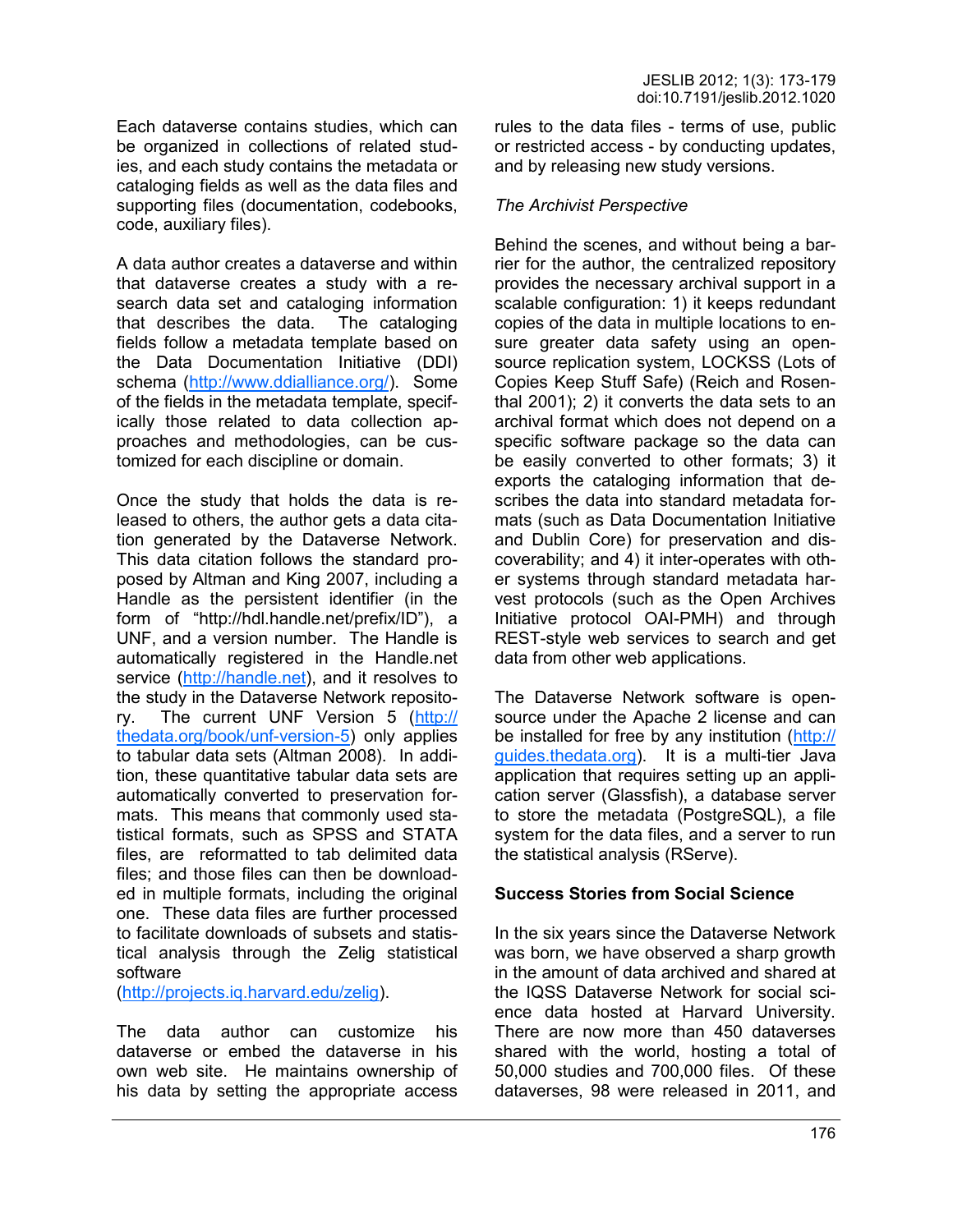**Figure 3:** Number of "released" (shared) dataverses each month (i.e., dataverses published and searchable which contained public or restricted data) versus time (in months), from 2007 until October 2012 (acknowledgment: Gustavo Durand).



86 have already been shared in the first half of 2012.

Of the 50,000 studies, about 40,000 are harvested from external Dataverse Network installations and other repositories, and the other 10,000 have been deposited directly into the IQSS Dataverse Network. More than half of the studies are shared only among approved requestors or researchers from an authorized institution, while the rest are completely public, without any access restrictions (specifically, 40% of the 40,000 harvested studies are public and 60% of the 10,000 directly deposited studies are public).

We describe here a few of the many success stories from this journey that illustrate different usages and purposes of a dataverse.

An early success story is the Harvard Election Data Archive ([http://](http://projects.iq.harvard.edu/eda/data) [projects.iq.harvard.edu/eda/data\)](http://projects.iq.harvard.edu/eda/data), a project led by Stephen Ansolabehere, a political science professor at Harvard University, and Jonathan Rodden, a political science professor at Stanford University, to help share and improve election data. Within a year of its existence, and using a dataverse, the project has collected and improved the usability of election data sets from 43 states in common, shareable formats. There have been more than 5,000 downloads to access these sources. Prior to this, state-level data and metadata were either printed on paper or distributed across state-specific databases of limited accessibility. The dataverse has enabled this research team to easily allow contributors from an array of institutions to participate in improving the usability of the data sets - assembling original data, transforming and standardizing them, enhancing the metadata, and constantly updating the archive.

A second story is the dataverse for James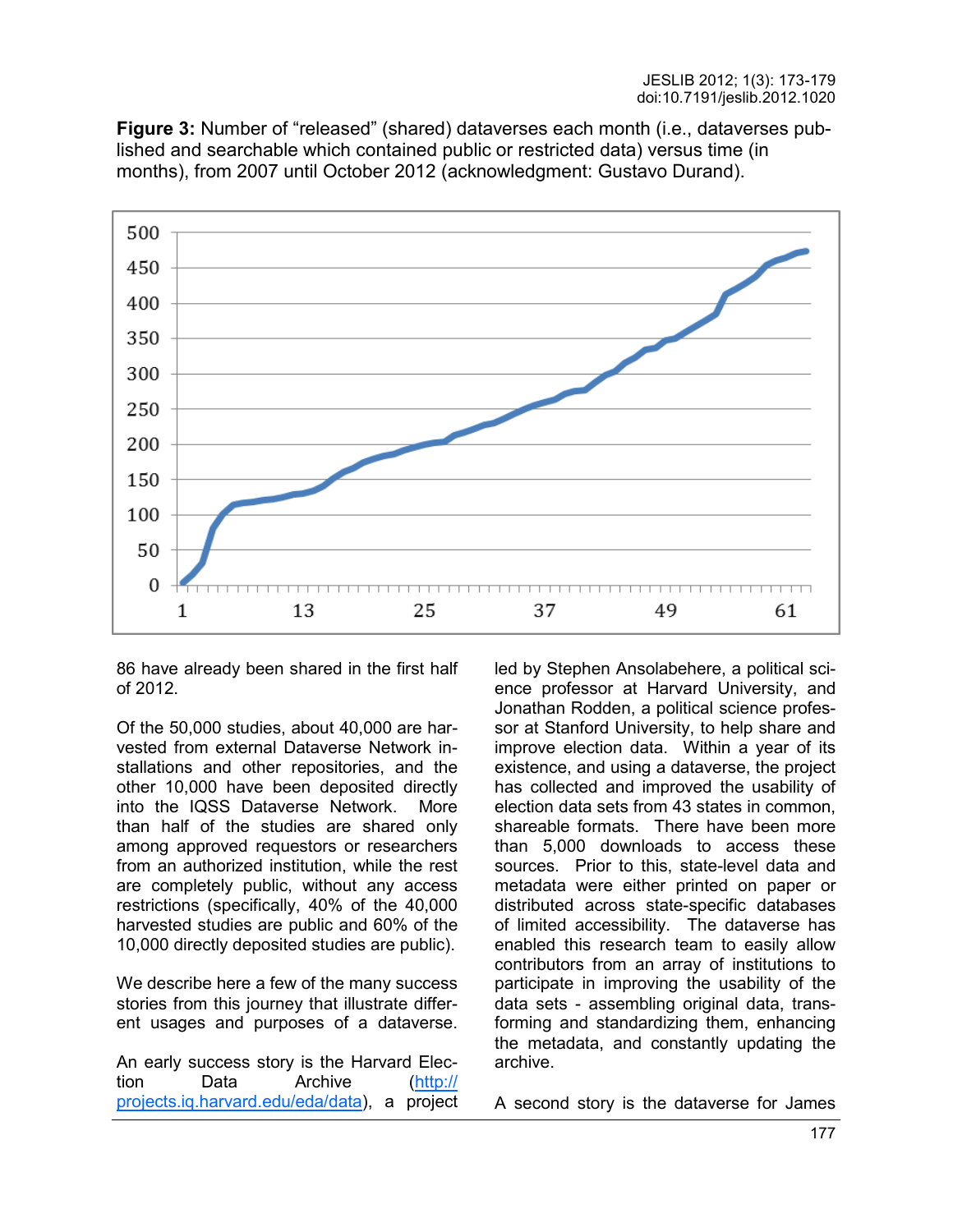Snyder, a professor at the Government Department of Harvard University ([http://](http://scholar.harvard.edu/jsnyder/data) [scholar.harvard.edu/jsnyder/data\).](http://scholar.harvard.edu/jsnyder/data) Snyder has used his dataverse as a solution to the Data Management Plan required of most grant recipients by the National Science Foundation. An NSF Data Management Plan must describe the methods by which the anticipated data will be stored for longterm access, what formats will be supported, what metadata standards will be provided, how the data will be backed up, how others will access the data, and how the data will be secured (National Science Foundation 2011). Being compliant with a data management and preservation plan is often a challenge for an individual researcher, but a necessary requirement of many grant applications. Depositing and sharing the data through a dataverse has provided Snyder a ready-made and reusable solution that fulfills all Data Management requirements.

Finally, a third successful story is the dataverse for the Review of Economics and Statistics ([http://dvn.iq.harvard.edu/dvn/dv/](http://dvn.iq.harvard.edu/dvn/dv/restat) [restat\)](http://dvn.iq.harvard.edu/dvn/dv/restat), a peer-reviewed scientific journal edited by Harvard University's Kennedy School of Government and published by MIT Press. The journal uses its dataverse to share replication data for each article published in the journal. Each publication can then be validated which adds credibility to the research and results of the scholarly work, and the simple presence of replication data often leads to more citation and notice of the original work (Piwowar, Day, and Fridsma 2007). In the two years since the dataverse for this Review was released, authors have deposited the data associated with their article, have obtained a standardized data citation to reference the data sets from the original publication, and have gained direct recognition for producing or enhancing the primary data.

# **An Expanding Approach to Sharing**

Data sharing with the Dataverse Network continues to expand, strengthening the connection between scholarly work and data, and supporting additional scientific disciplines.

In particular, in a project funded by the Alfred P. Sloan Foundation, we are integrating the Dataverse Network with the Open Journal System, an open-source software for the management of academic journals created by the Public Knowledge Project (Willinsky 2005). This integration will allow authors to deposit data seamlessly to a dataverse when they submit an article. The publication will become automatically linked to the data set using the persistent data citation generated by the dataverse. This project will not only contribute to establishing a formal linkage between scholarly publications and the underlying research data, but will also build awareness of the importance of data sharing to enable the maximum advance of science.

We have also launched a Dataverse Network for Astronomy data, through collaboration between IQSS, the Harvard Library, and the Harvard-Smithsonian Center for Astrophysics. As part of this effort, the Dataverse software was made sufficiently flexible and extensible to support data from additional scientific disciplines. It now provides custom metadata fields through metadata templates, which can be tailored for each discipline, and allows deposit of any data file format. Further development will enable automatic metadata extraction and re-formatting of discipline-specific data types beyond those in social science (e.g., FITS data format in Astronomy), support massive, complex data files, and aid the exploration and visualization of vast data sets.

#### **Conclusion**

Interdisciplinary collaboration has proven significant to both successful technology development and the overall evolution of knowledge in the age of Big Data. Collaborations with research groups outside the social sciences, with journals, and with libraries, while still in the early-stage of our ef